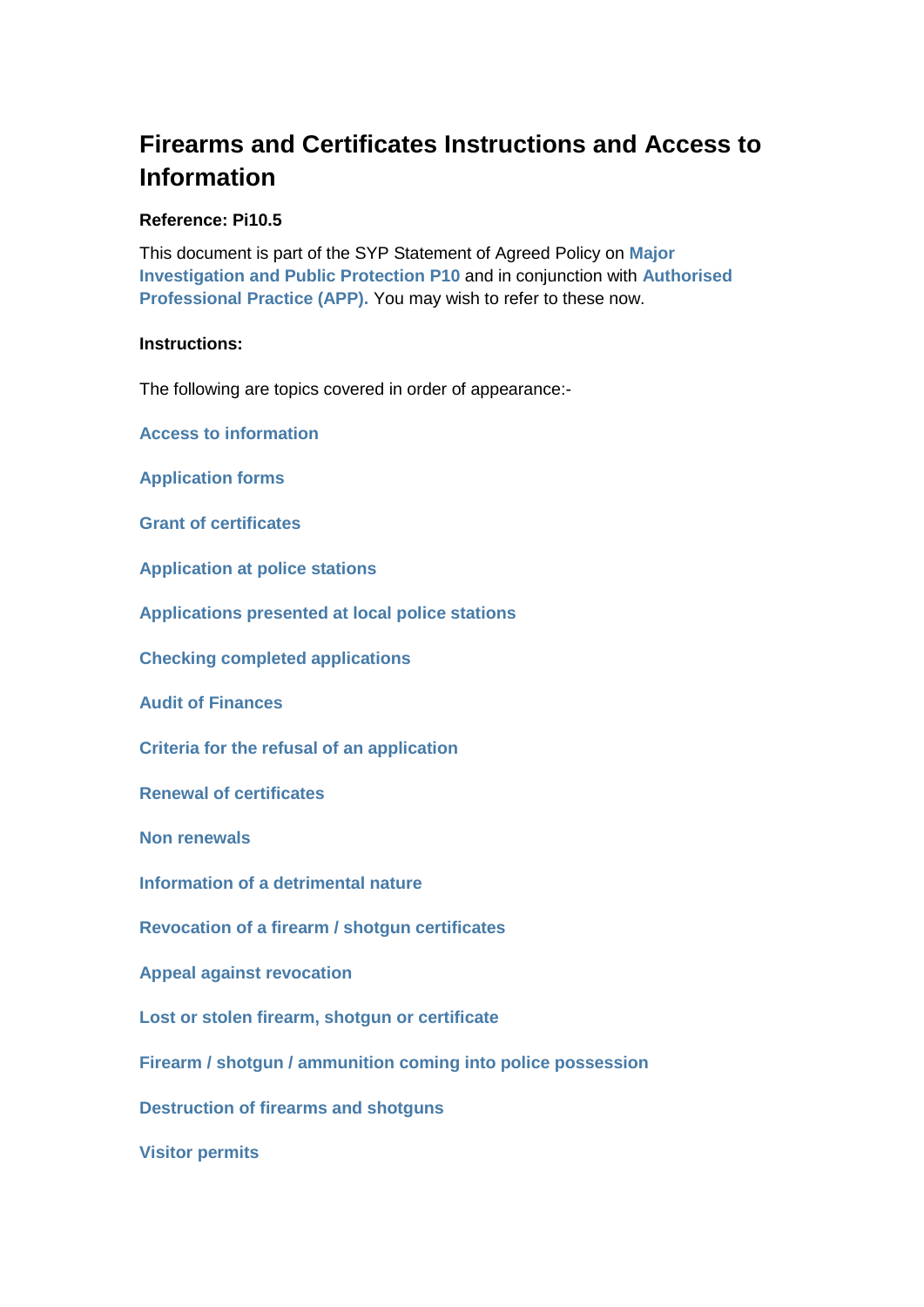#### **[Change of address](#page-8-0)**

**[Transfer out](#page-8-1)**

**[Transfer in](#page-8-2)**

#### **[Notice of sale / acquisition](#page-8-3)**

#### <span id="page-1-0"></span>**ACCESS TO INFORMATION**

The National Firearms Licensing Management System (NFLMS) is now in use in all forces within England and Wales and manages information relating to all firearm and shot gun certificate holders, Registered Firearms Dealers and Home Office Approved Shooting Clubs, registered or licensed explosives stores and explosives certificate holders, and all legally possessed firearms, shot guns and explosives.

Access to the information within force is limited to the Warrants and Firearms Licensing Department, Communications (FIMs/Silver Support/Vetting/PNC) and Intelligence Units. The system is linked to PNC; markers indicate those persons who have made application for a certificate, those who are licensed to possess and those who have had certificates either revoked or refused.

Should any interrogation of the NFLMS be required, telephone enquiries can be made to Warrants and Firearms Licensing Department during normal office hours.

Operational staff are reminded that Warrants and Firearms & Explosives Licensing Department must be informed of all occasions where certificate holders are arrested, charged or reported for any offences, and additionally where a certificate holder is involved in an incident classed as a 'domestic' or involving the use of drugs, drunkenness or violence. This information is necessary in order that consideration may be given to the revocation of any certificates and the seizure of any firearm, shot gun or explosive material. Notification of any such incidents must be made to Firearms Licensing Department at the earliest opportunity. The report should consist of a Gen2 accompanied by copies of any witness statements, pocket book entries and any other material that relate to the incident.

For further information or assistance please contact the Criminal Justice Department Warrants and Firearms Department.

#### <span id="page-1-1"></span>**APPLICATION FORMS**

All applications for the grant, renewal of a firearm or shotgun certificate will be made on Firearms Form 201, available from Warrants and Firearms Licensing Department, or downloadable from the SYP website.

All applicants for Variation of a Firearm Certificate will be made on form 202, available from Warrants and Firearms Licensing Department, or downloadable from the SYP website.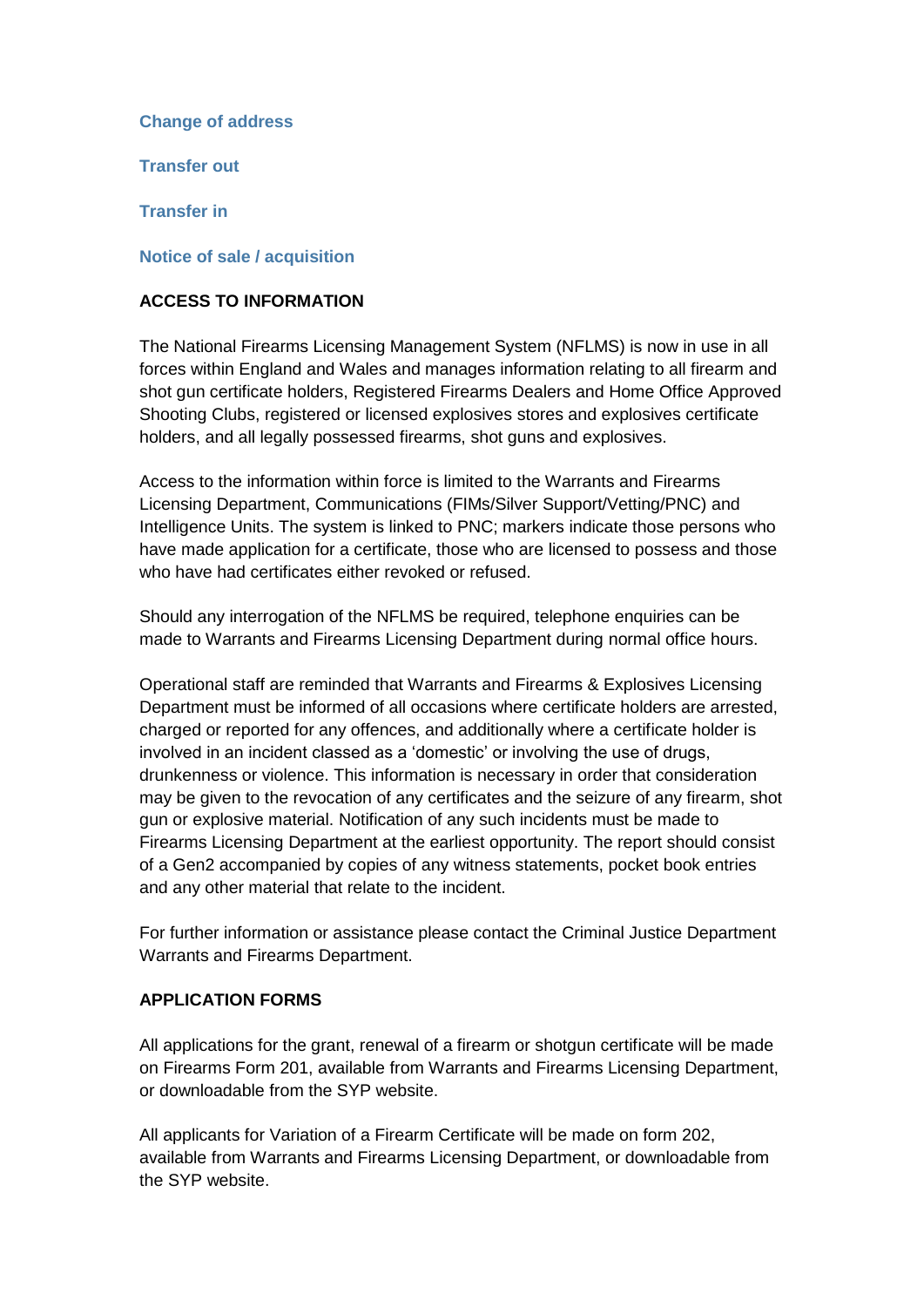The fees payable for application and variation can be found on the SYP Website.

No fee is payable in respect of a firearm certificate for:-

- 1. Safety equipment.
- 2. Signalling device which, when assembled, does not exceed 8 inches long.
- 3. Rifle club, miniature rifle club or pistol club approved by The Secretary of State.
- 4. Slaughtermen if involved in the humane slaughter of animals for the human food chain.

# <span id="page-2-0"></span>**GRANT OF CERTIFICATES**

All applications for the grant/renewal of firearm and shotgun certificates are coordinated by the Warrants and Firearms Licensing Department.

# <span id="page-2-1"></span>**APPLICATION AT POLICE STATIONS**

Where a member of the public attends at a police station in connection with an application for the grant of a firearm or shotgun certificate, they should be directed to Warrants and firearms Licensing Departments.

# <span id="page-2-2"></span>**APPLICATIONS PRESENTED AT LOCAL POLICE STATIONS**

Although applicants are encouraged to reply direct to the Warrants and Firearms Licensing Department, there will be some occasions when completed applications are presented by the applicant at their local police station. District staff are instructed not to accept the application.

The applicant will be informed that they should return the completed form direct to the Warrants and Firearms Licensing Department as stated in their information pack.

# <span id="page-2-3"></span>**CHECKING COMPLETED APPLICATIONS**

On receipt of the completed application, the person receiving the application will check that:-

- 1. The application form has been properly completed, giving full details and clearly stating their requirements.
- 2. Both referee forms have been fully completed (Firearm application)
- 3. Letters of authority from landowners are included (Firearm application)
- 4. The weapon is suitable for the reasons stated (Firearm application)
- 5. Four passport size photographs have been received.
- 6. The correct fee has been received (unless a free certificate).
- 7. The address shown on the form is the applicant's permanent address and is within the South Yorkshire Police area.

A receipt will be issued and sent to the applicant.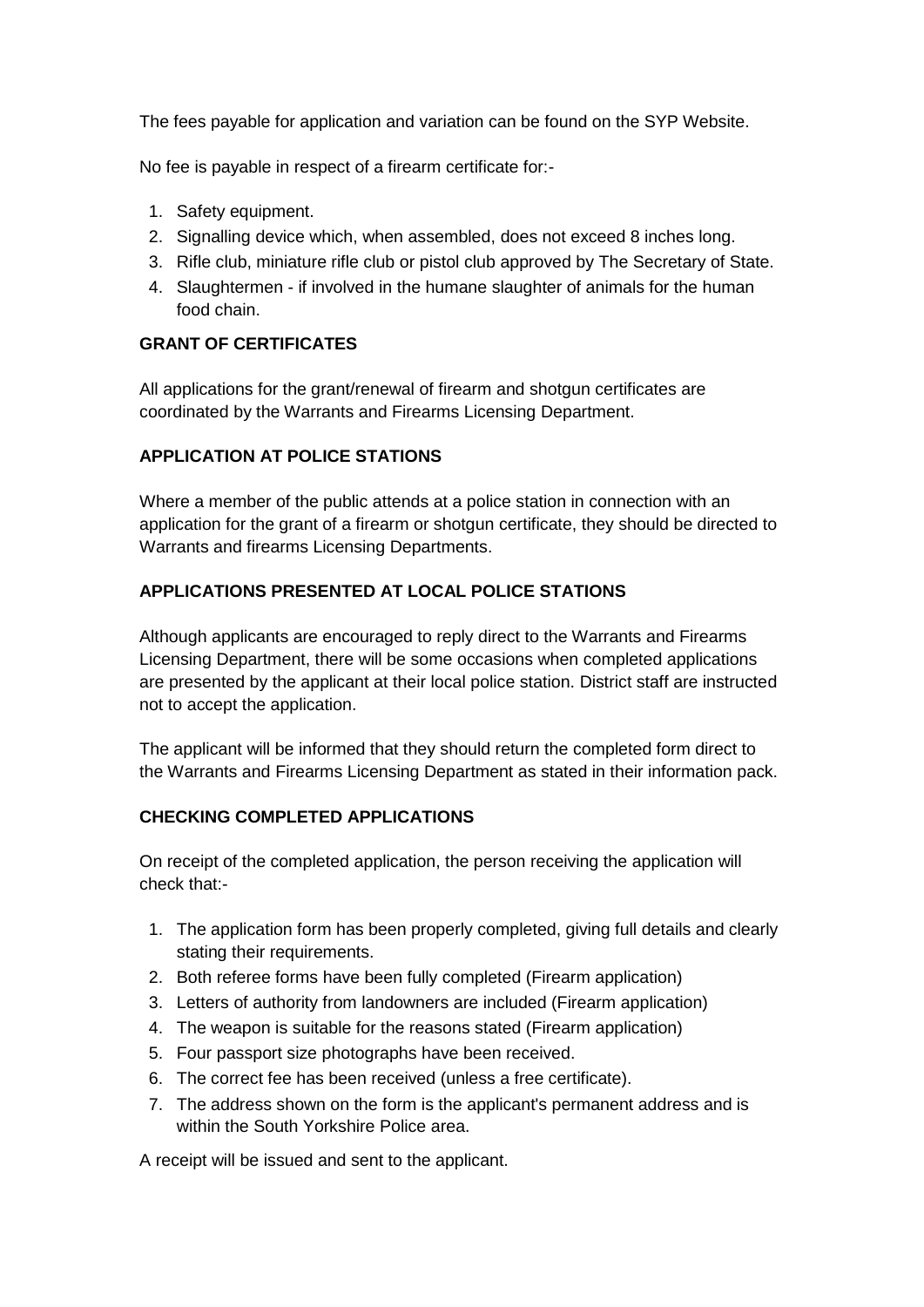If any further information is required, the enquiries should be made with the applicant at this stage either by email, telephone or letter depending on the nature of the enquiry.

Should an applicant declare a medical condition related to depression or any other mental or nervous disorder, the application is required to provide a GP report at their expense.

A nominal file will be created on the National Firearms Licensing Management System (NFLMS) and / or a link created to the Police National Computer (PNC). Local intelligence checks will be undertaken and the file sent to Special Branch for security checks to be carried out on the applicant.

Every application will be risk assessed using the National Decision making model and assigned a risk low, medium or high.

Applications for the grant of a shotgun and Firearm Certificate will be sent to the relevant firearms enquiry officer to undertake a personal home visit in order to check security arrangements and any other relevant enquiries, including ensuring good reason for possession of the requested weapon(s) is satisfied.

Low risk shotgun renewals, and Firearms renewals for TARGET SHOOTING ONLY, may be undertaken via a telephone call to the applicant. A marker will be placed on the National Firearms Licensing System to identify that the renewal was conducted by telephone. Certificate holders who are renewed by telephone will be subject to an interim visit in the lifetime of that certificate.

Medium and high risk renewals will be sent to the relevant firearms enquiry officer to undertake a personal home visit in order to check security arrangements and any other relevant enquiries, including ensuring good reason for possession of the requested weapon(s) is satisfied.

Firearms renewals which are not for Target shooting only, will be sent to the relevant firearms enquiry officer to undertake a personal home visit in order to check security arrangements and any other relevant enquiries, including ensuring good reason for possession of the requested weapon(s) is satisfied.

On completion of these enquiries, information will be returned to Warrants and Firearms Licensing Department suitably endorsed with the recommendations of the firearms enquiry officer.

The file will again be checked to confirm:-

- 1. The application has been recommended
- 2. That any land check has been carried out by an officer authorised by the Chief Constable under S.55(2) of the Firearms Act 1968 (as amended) (Firearm application)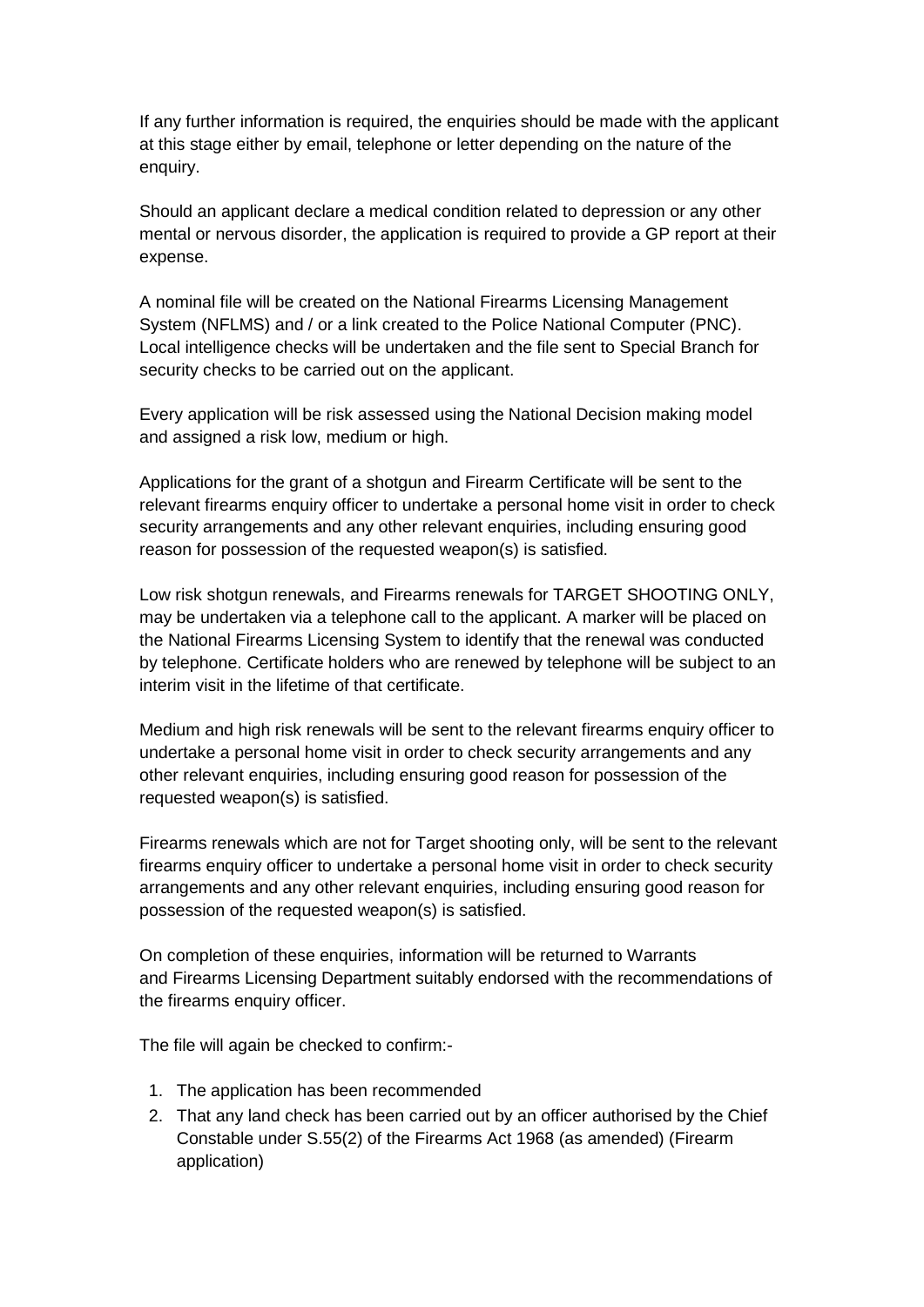- 3. The security arrangements are satisfactory
- 4. Suitability of weapons (Firearm application)
- 5. Ammunition is correct for the caliber of weapon (Firearm application)
- 6. Any conditions required have been met and statutory requirements fulfilled.

The decision will then be made on whether or not to issue a certificate.

If there are any doubts at this stage, the precise nature of the concern must be raised with a Manager within the Warrants and Firearms Licensing Department.

Once the decision has been made, the National Firearms Licensing Management System (NFLMS) and the Police National Computer (PNC) will be updated.

An authorised person can then issue a Firearm and / or Shotgun certificate.

Once a certificate has been issued, Warrants and Firearms Licensing Department will write to the applicants GP to inform them that their patient is licensed to possess Firearms / Shotguns. There is no obligation on the GP to retain this correspondence.

If the decision is taken not to issue a certificate, the file will be referred to the Superintendent, who will notify the applicant indicating the reasons why the certificate has been refused.

## <span id="page-4-0"></span>**AUDIT OF FINANCES**

An audit of finances within Warrants and Firearms Licensing Department will be carried out on a regular basis to check the number of certificates issued against the monies received.

The department manager will also carry out regular dip samples to ensure the above procedure is being followed and will take any remedial action necessary.

# <span id="page-4-1"></span>**CRITERIA FOR THE REFUSAL OF AN APPLICATION**

Where the applicant satisfies any of the following criteria, consideration must be given to refusing an application if the applicant:-

- 1. Is a prohibited person
- 2. Is known/suspected of criminal involvement
- 3. Has a history or domestic abuse/violence
- 4. Has a history of violence or violent offences
- 5. Has medical or mental health issues
- 6. Associates with suspected or known criminals
- <span id="page-4-2"></span>7. Fails to meet the required 'good reason' for possession (Firearm application)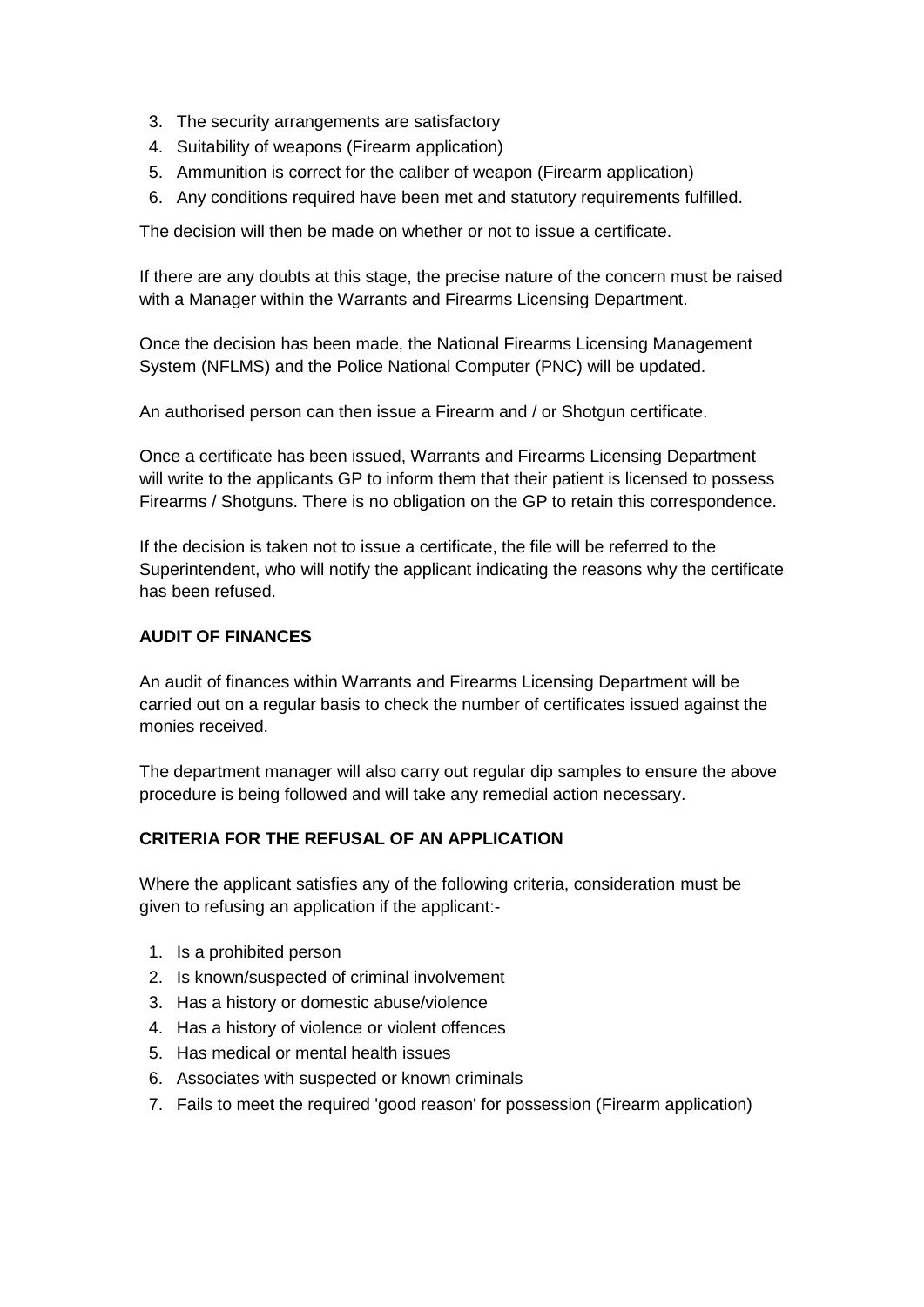# **RENEWAL OF CERTIFICATES**

A Renewal Run will be generated at least twelve weeks prior to the expiry date of the current certificate. Special Branch checks on the applicant will be, requested at this time.

Applicants must return the completed form direct to Warrants and Firearms Licensing Department enclosing the renewal fee, the certificate to be renewed and four photographs.

If the application is not received eight weeks prior to the expiry date then a further reminder letter will be posted to the certificate holder. The letter emphasises the importance of renewing the certificate on time and the consequences of failing to do so. The certificate holder will also be reminded that they must store any firearms in their possession with another lawful holder prior to the expiry of their current certificate.

## <span id="page-5-0"></span>**NON RENEWALS**

Where the certificate holder continues to hold firearms after the expiry of their certificate and are in unlawful possession, they will be visited by a firearms enquiry officer, who will interview them in accordance with PACE with regard to any offences. A file will be submitted for prosecution to be considered. Arrangements will also be made for seizure or removal of any shotguns, firearms and ammunition possessed.

The possession of firearms without a certificate is a criminal offence.

### <span id="page-5-1"></span>**INFORMATION OF A DETRIMENTAL NATURE**

Where any information of a detrimental nature concerning the holder of a Firearm and / or Shotgun certificate comes to the notice of the police the Firearms Licensing Department must be informed as soon as possible so that the matter can be investigated.

Where such information is received direct to the Firearms Licensing Department, firearms enquiry officers may be requested to carry out specific enquiries.

### <span id="page-5-2"></span>**REVOCATION OF CERTIFICATES**

Where an incident occurs which involves the holder of a firearm certificate, and is such that the officer dealing with the incident reasonably believes that the person is a danger to public safety or the peace, seizure of firearms, ammunition and certificates must occur. Officers may use common law to seize firearms or shotguns at the time of any offence to prevent a breach of the peace or prevent the commission of an offence using Section 3 Criminal Law Act 1867. The decision whether or not to remove firearms should be made in accordance with the National Decision Making Model.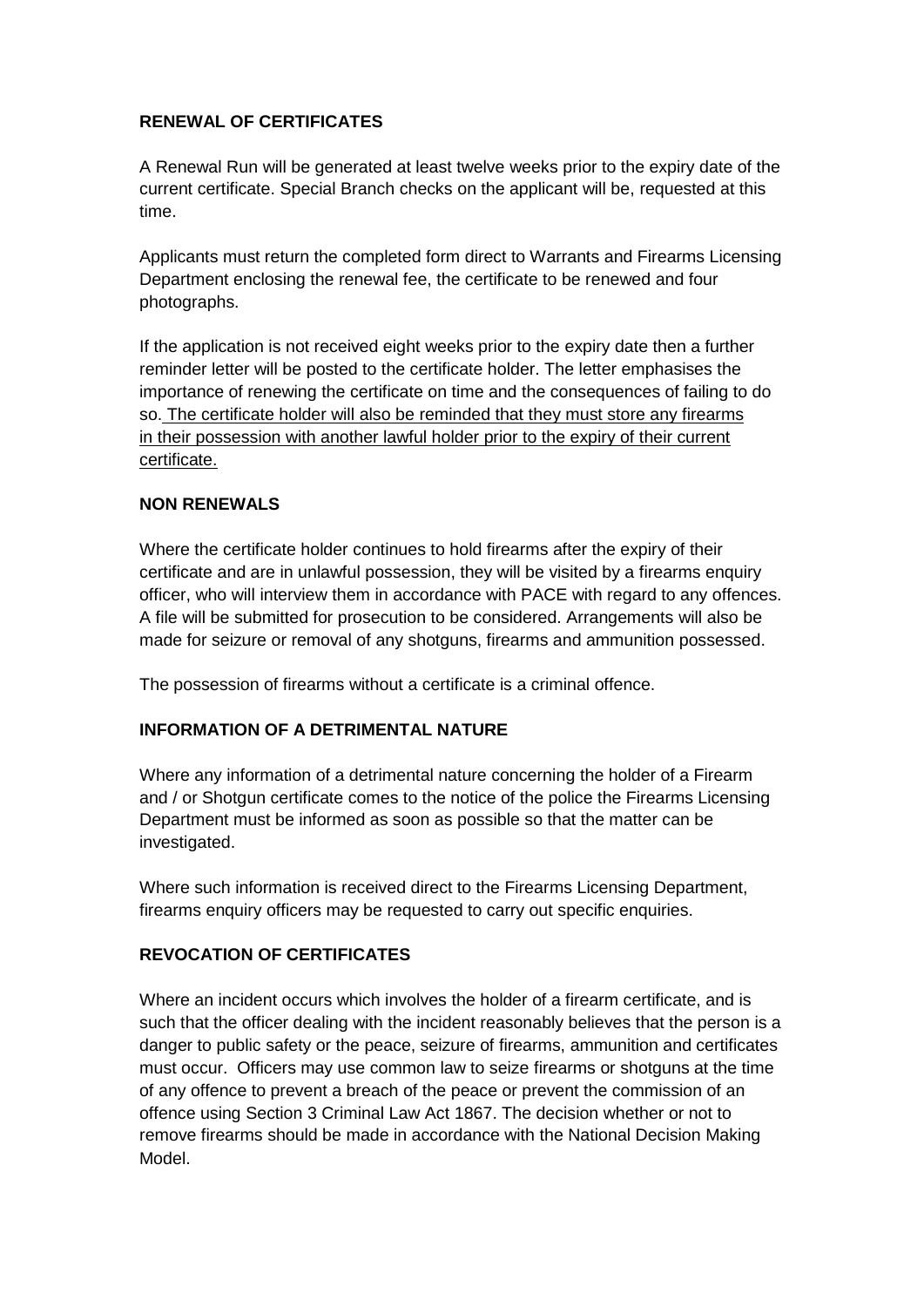Where firearms are taken in such circumstances, arrangements will be made for them to be booked into the relevant district property store as soon as possible. The lawful owner must be provided with an itemised receipt.

The OIC will submit a full report to the Warrants and Firearms Licensing Department who will then determine whether the certificate should be revoked.

Any decision to revoke a Firearm or Shotgun certificate will be referred to the Superintendent, Criminal Justice Department. The appropriate notice will be generated and personally served. The notice will contain a requirement to surrender the weapon and certificate immediately.

## <span id="page-6-0"></span>**APPEAL AGAINST REVOCATION**

The certificate holder then has 21 days from receipt of the notification or revocation to appeal against the revocation to Crown Court.

Where shotguns or firearms are taken into police possession, the certificate holder will be given 28 days' notice, in writing, to make alternative arrangements for the storage of the firearms or shotguns will be dealt with through the **[Police Property](http://www.legislation.gov.uk/ukpga/Vict/60-61/30/contents)  [Act 1897](http://www.legislation.gov.uk/ukpga/Vict/60-61/30/contents)**

# <span id="page-6-1"></span>**LOST OR STOLEN FIREARM, SHOTGUN OR CERTIFICATE**

Details of all lost, stolen or found firearms, shotguns or certificates must be reported to Warrants and Firearms Licensing Department either by telephone or email: **[Firearmslicensing@Southyorks.pnn.police.uk](mailto:Firearmslicensing@Southyorks.pnn.police.uk)** in order that the weapon may be checked against the NFLMS. In addition to this, other appropriate local, regional or National circulations must be instigated in accordance with South Yorkshire Police policy. See **[Pi10.2](http://docstore.app.yhrn.police/Policies/Pi10.2%20-%20Circulation%20of%20lost%20and%20stolen%20Section%201%20Firearms%20and%20Section%202%20Shot%20Guns.docx)** Circulation of lost and stolen Section 1 Firearms and Section 2 Shot Guns.

The person receiving the information will ensure that all districts and forces are notified as soon as possible for the information of firearms dealers.

## <span id="page-6-2"></span>**FIREARM / SHOTGUN / AMMUNITION COMING INTO POLICE POSSESSION**

Any shotgun, firearm and ammunition coming into police possession will be confirmed as being safe before being accepted at a district property store.

A full entry will then be made on the Property other than found database. The person making the entry will contact the Warrants and Firearms Licensing Department and check the serial number against the records held centrally.

### <span id="page-6-3"></span>**DESTRUCTION OF FIREARMS AND SHOTGUNS**

When a decision is taken to destroy any firearms or shotguns, the person responsible for the property store will complete a form Gen 75.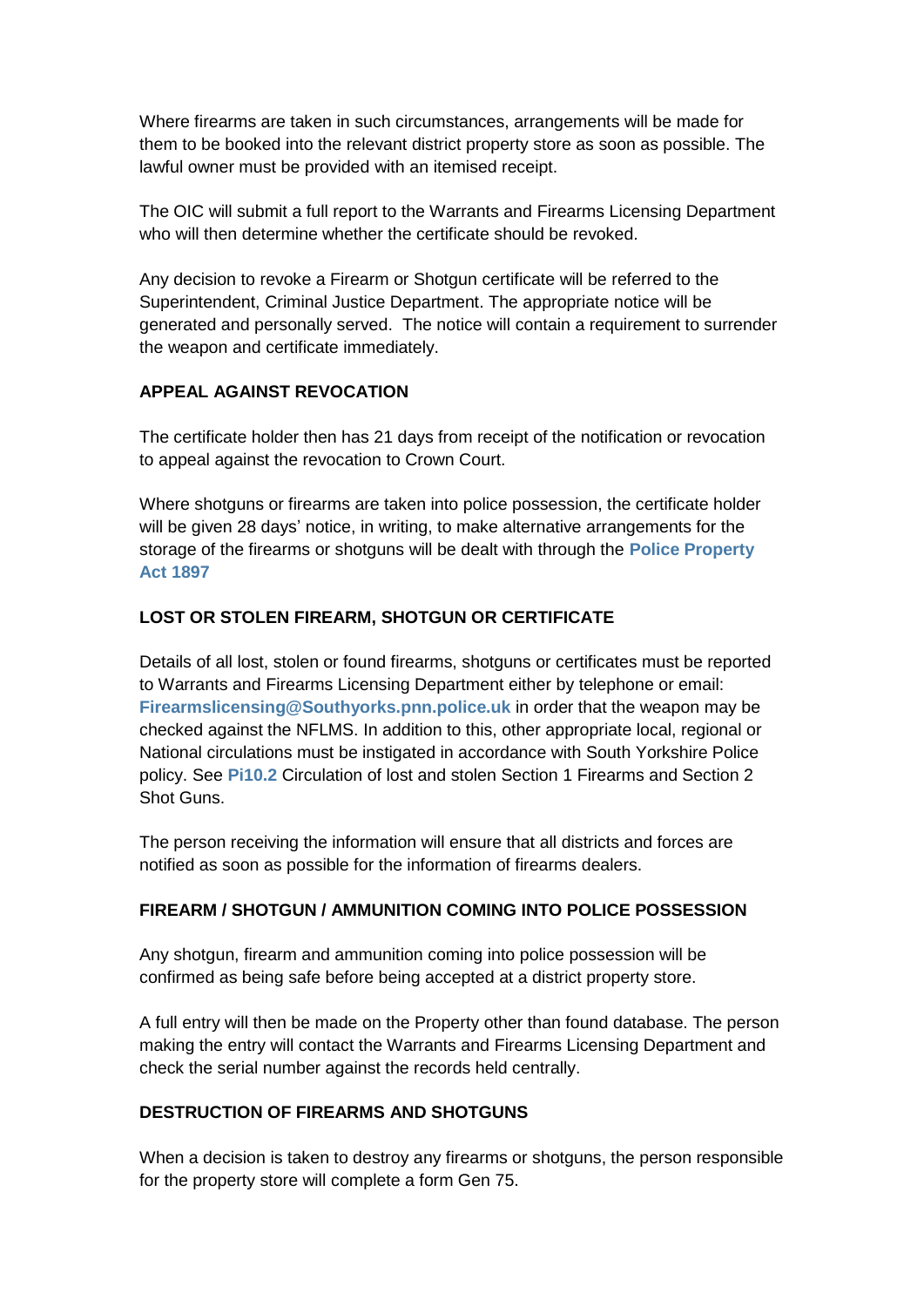The firearms or shotguns will then be placed in a large heavy duty clear polythene bag and the contents of the bag checked against the Gen 75 by a senior officer (it is recommended that the operations manager or above should carry out this task.).

The bag will then be sealed with a numbered seal, the details of which will be endorsed on the Gen 75 form.

OSS will then be responsible for collecting the sealed bag and taking the contents for destruction. If at the point of collection any bags are found to be damaged, the contents must be re-checked against the Gen 75 form.

A Senior Officer will witness the destruction by melting in a furnace and endorse the Gen 75 accordingly.

A copy of the Gen 75 form will be forwarded to Warrants and Firearms licensing department for any records to be updated.

#### **VISITOR PERMITS**

Visitors to Great Britain who cannot be granted a firearm or shotgun certificate because they are not resident may be granted a **[Visitors Permit](http://www.legislation.gov.uk/ukpga/1988/45/section/17)** 

Application for such a permit is made by a resident in Great Britain, on behalf of the visitor.

A form 107 available from the Warrants and Firearms Licensing Department is completed by the sponsor and returned to the Warrants and Firearms Licensing Department along with the relevant fee.

If any further information is required, the enquiries should be made with the applicant at this stage either by telephone or letter depending on the nature of the enquiry

PNC and ACRO checks will be undertaken by the Warrants and Firearms Licensing Department on the visitor and the file will then be sent to Special Branch for security checks.

The decision will then be made on whether or not to issue the permit. If there are any doubts at this stage then the precise nature of the concern must be raised with a Manager.

Once the decision has been made the information will be entered onto the NFLMS/PNC.

An authorised person can then issue a permit.

If the decision is taken to refuse the permit, the file will be referred to the Superintendent, who will notify the applicant indicating the reasons why the permit has been refused.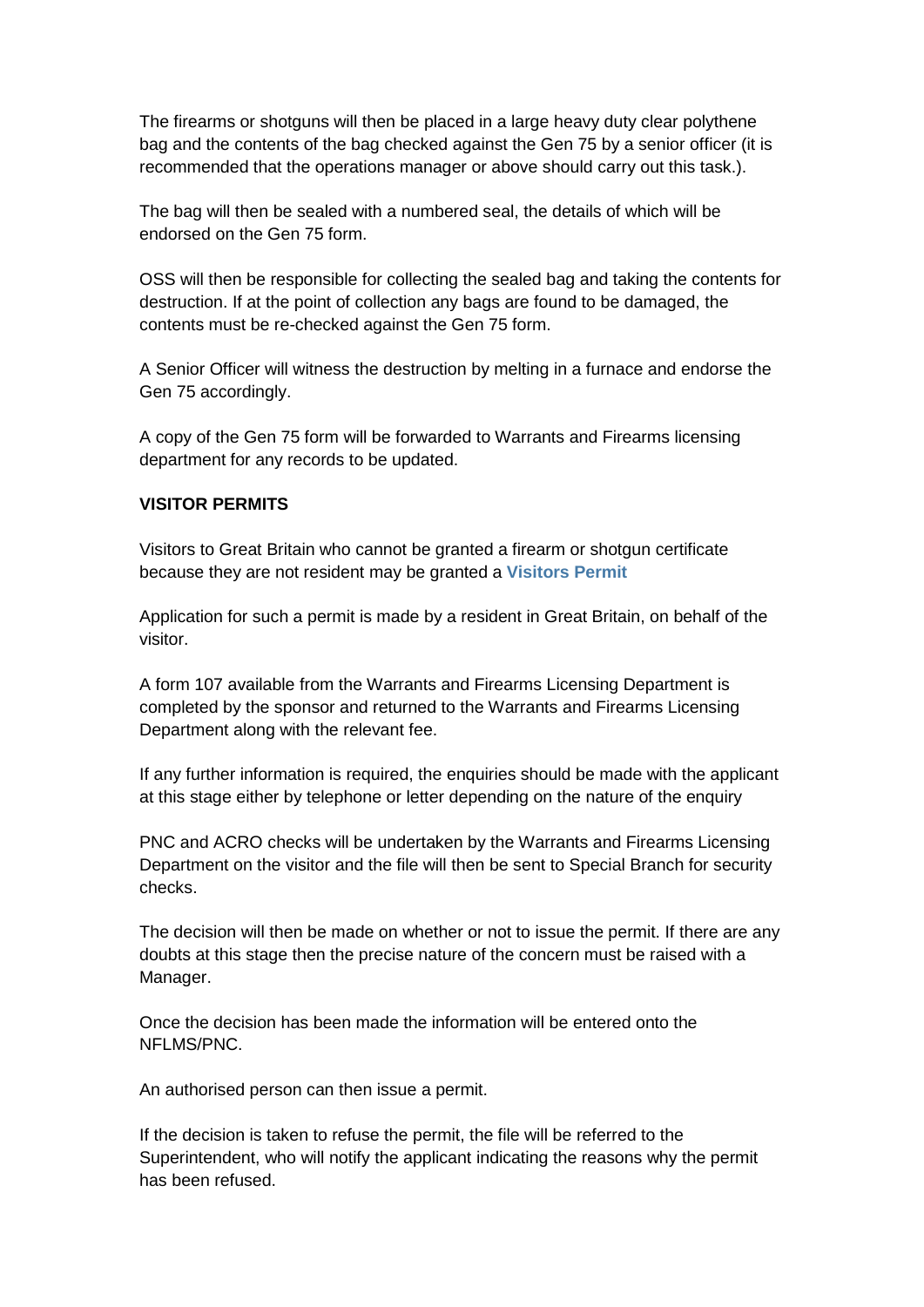## <span id="page-8-0"></span>**CHANGE OF ADDRESS**

Where the holder of a Firearm or Shotgun certificate changes their address, this must be notified immediately to the Warrants & Firearms Licensing Department.

The new address will be entered onto NFLMS/PNC and a replacement certificate generated.

The amended certificate will be sent to the certificate holder via post. Where appropriate a firearms enquiry officer will attend at the new address to check the security arrangement.

## <span id="page-8-1"></span>**TRANSFER OUT**

Where the holder of a Firearm or Shotgun certificate changes their address to another force area then this must be notified immediately to the Warrants & Firearms Licensing Department.

Warrants & Firearms Licensing Department will contact the new force area, carry out local intelligence checks and forward the file.

The force which covers the new address will be responsible for carrying out the necessary enquiries and issuing the new certificate.

## <span id="page-8-2"></span>**TRANSFER IN**

Where the holder of a Firearm or Shotgun certificate who currently resides outside South Yorkshire subsequently moves into the area, they must inform Warrants & Firearms Licensing Department immediately.

The person is also responsible for contacting the force, which covers their current address, and informing them of the change.

The transferring force will forward the file to the Warrants & Firearms Licensing Department who will input the necessary information onto the NFLMS/PNC

If any further information is required, the enquiries should be made with the applicant at this stage either by email, telephone or letter depending on the nature of the enquiry.

The transfer of a certificate will be investigated as a new application.

## <span id="page-8-3"></span>**NOTICE OF SALE/ACQUISITION**

Whenever the holder of a Firearm or Shotgun certificate sells or transfers a firearm or shotgun they must notify Warrants and Firearms Licensing Department of the transfer. This must be made within 7 days of the transfer by recorded mail or email to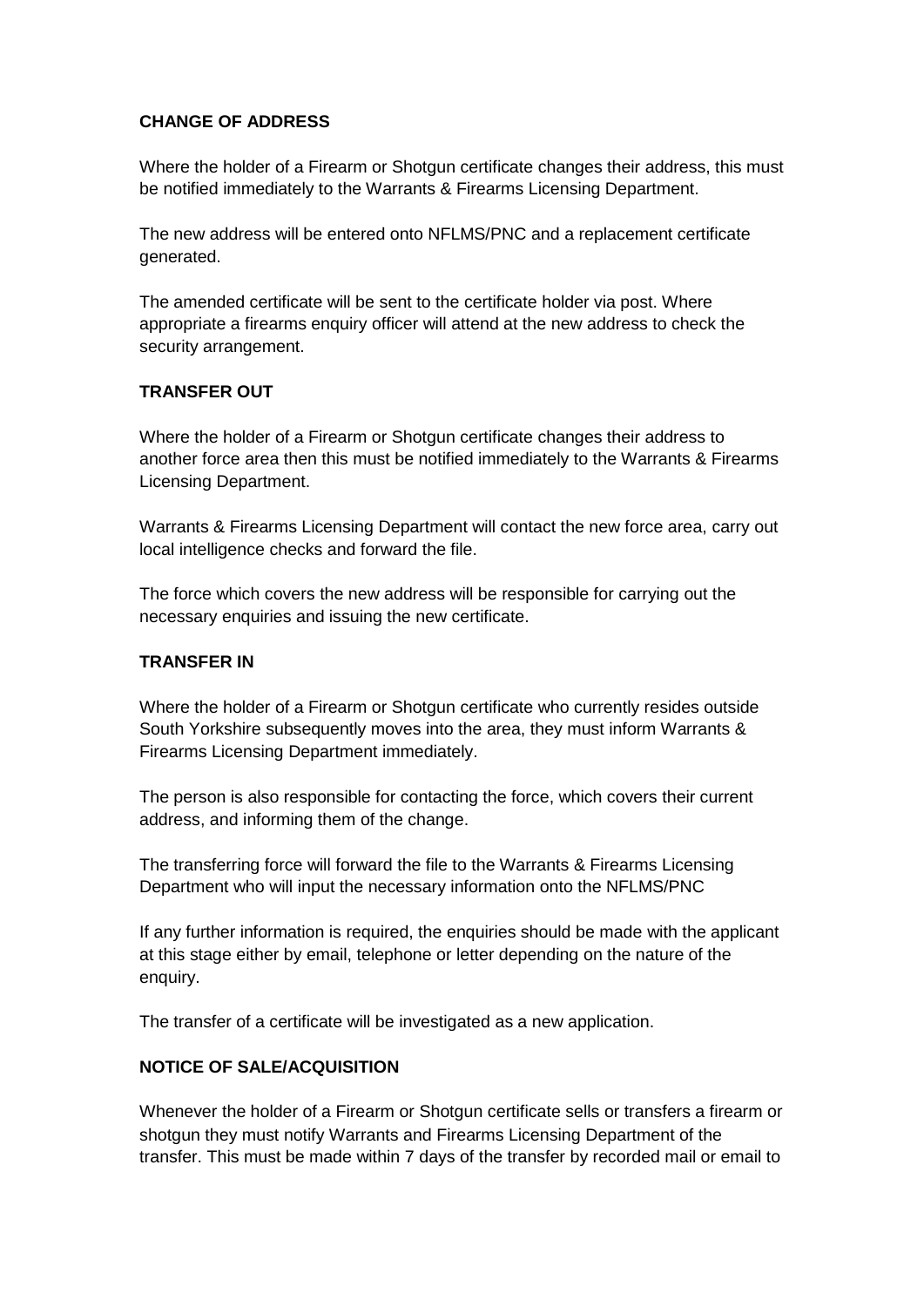**[Firearms.notification@southyorks.pnn.police.uk](mailto:Firearms.notification@southyorks.pnn.police.uk)**. The notification will contain details of the firearm or shotgun and the purchasers details.

If a replacement authority to acquire a firearm is requested within 7 days of the transfer there is no fee payable. A new certificate will be generated which contains the authority to acquire a replacement weapon upon surrender of the old certificate.

When the certificate holder subsequently acquires a further weapon they must notify Warrants & Firearms Licensing Department stating the full details of the firearm or shotgun and the seller within 7 days by recorded mail.

Further information may be found by accessing:-

**Firearms - Surrender - Seizure - Disposal - [Destruction](http://docstore.app.yhrn.police/Policies/Pi10.3%20Property%20-%20Surrender,%20Seizure,%20Disposal,%20Destruction%20of%20Firearms.docx) - Pi10.3**

**[Firearms Act 1968](http://www.legislation.gov.uk/ukpga/1968/27/contents)** 

**[Firearms \(Amendment\) Act 1988](http://www.legislation.gov.uk/ukpga/1988/45/contents)** 

**[Firearms Act 1982](http://www.legislation.gov.uk/ukpga/1982/31/contents)** 

**[Firearms \(Amendment\) Act 1997](http://www.legislation.gov.uk/ukpga/1997/5/contents)** 

**[The Firearms Rules 1998](http://www.legislation.gov.uk/uksi/1998/1941/contents/made)** 

Home Office Guidance to Police 2015

#### **Equality Act 2010**:

The Act creates a statutory requirement for all Functions and Policies (Including Procedural Instructions) to be analysed for their effect on equality, diversity and human rights, with due regard to the **[General Equality](http://vmkbase01u.app.yhrn.police/faq/index.php?action=artikel&cat=133&id=662&artlang=en) Duty.**

In principle, this document has been assessed for discrimination, which cannot be justified, among other diverse groups.

The **[Code of Ethics](http://intranet.humberside.police.uk/Branches/Corporate_Development/Documents/Practice_Directions/_SavedDocs/Code_of_Ethics.pdf)** published in 2014 by the College of Policing requires us all to do the right thing in the right way. It also recognises that the use of discretion in Policing is necessary but in using discretion, states that you should, "*take into account any relevant policing codes, guidance, policies and procedures.*"

#### **Start:**

5/12/2001

These instructions amend previous ref D50217